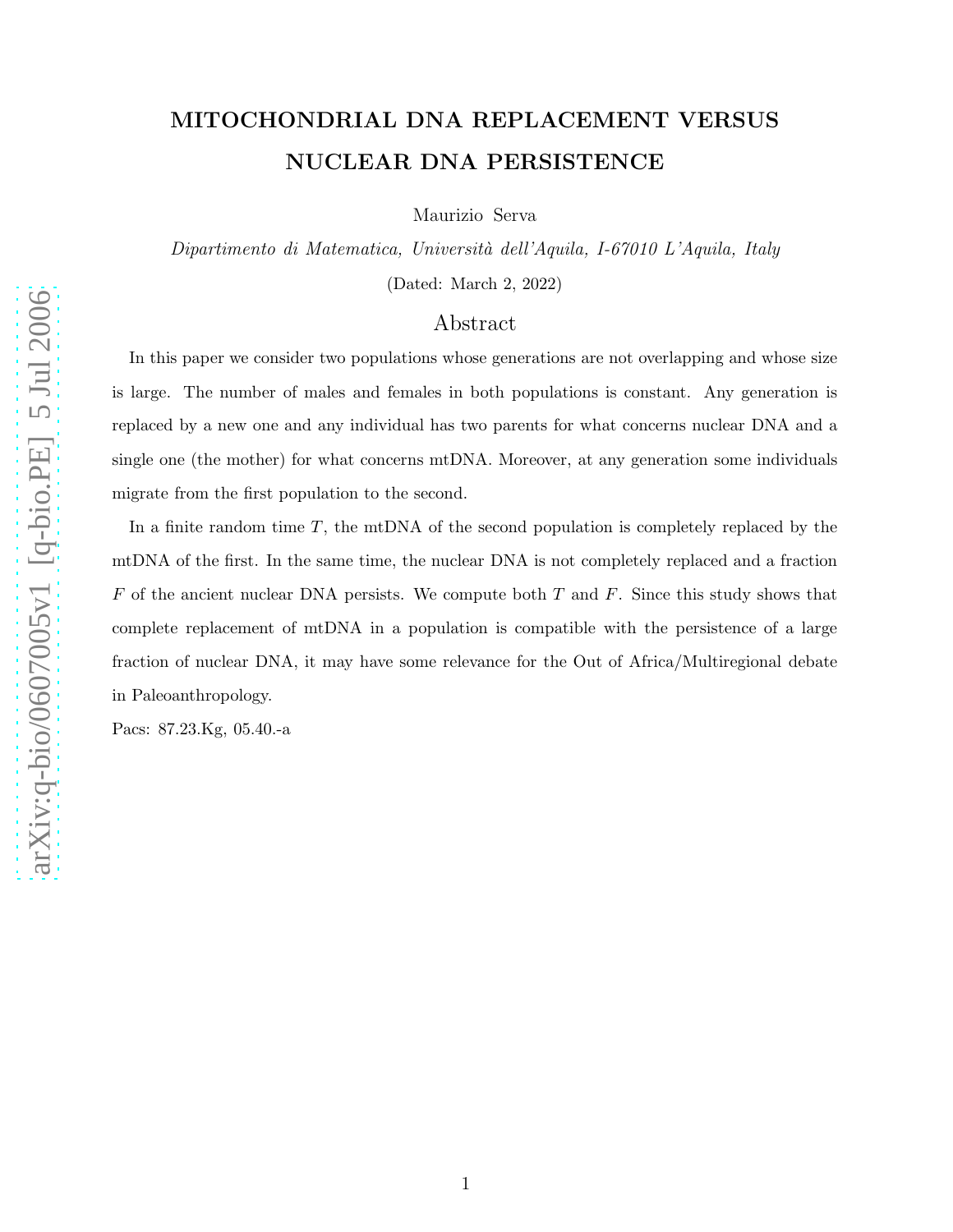### INTRODUCTION

Mitochondrial DNA (mtDNA) is inherited in a haploid manner through females. Since its mutation rate is high and can be easily measured, mtDNA is a powerful tool for tracking matrilineages and it has been widely used in this role by molecular biologists. On the contrary, nuclear DNA is inherited by both parents and it recombines at any generation. We show in this paper that haploid reproduction allows for a complete replacement of the mtDNA of a population by the mtDNA of immigrants. On the contrary, diploid reproduction allows for some of the ancient nuclear DNA to persist.

We consider two interbreeding populations whose generations are not overlapping and whose size is large and constant in time. The number of males and females is the same and it is constant both in the first and in the second population. Any generation is replaced by a new one and any individual has two parents for what concerns nuclear DNA and a single one (the mother) for what concerns mtDNA. One of the two populations, that we call the African population, produces some emigrants at any generation  $(2p \text{ on average})$ . The second population, that we call the Asian population, receives these people as immigrants. The size of the two populations is not necessarily the same and we assume that the number of African females is  $M$  while the number of Asian females is  $N$ , so that the total number of individuals in the two populations is  $2N + 2M$ .

Let us now explain how reproduction and migration are modeled. We assume that any individual in the new generation chooses independently the two parents at random in the previous one (see [\[2](#page-9-0), [3,](#page-9-1) [7\]](#page-9-2)). The choice of an individual is independent on the choice of the others. Moreover, the Africans always choose among Africans while Asians choose with probability  $1 - p/N$  among Asians and with probability  $p/N$  among Africans. The choice is neutral, i.e. there is not preferred choice among African individuals as well there is not a preferred choice among Asian ones. The choice of an African parent with probability  $p/N$ is equivalent to a migration of  $2p$  Africans on average, one half of which, still on average, are females. Remark that the number of emigrants remains finite even if the population becomes very large  $(N \to \infty)$ .

If the migration rate  $p$  vanishes, the mtDNA of a population can not be transmitted to the other. In this case, both the African mtDNA and the Asian one separately undergo to standard coalescence (see  $\begin{bmatrix} 4, 5 \end{bmatrix}$  $\begin{bmatrix} 4, 5 \end{bmatrix}$  $\begin{bmatrix} 4, 5 \end{bmatrix}$  and more recently  $\begin{bmatrix} 6, 8 \end{bmatrix}$  for dynamical aspects). On the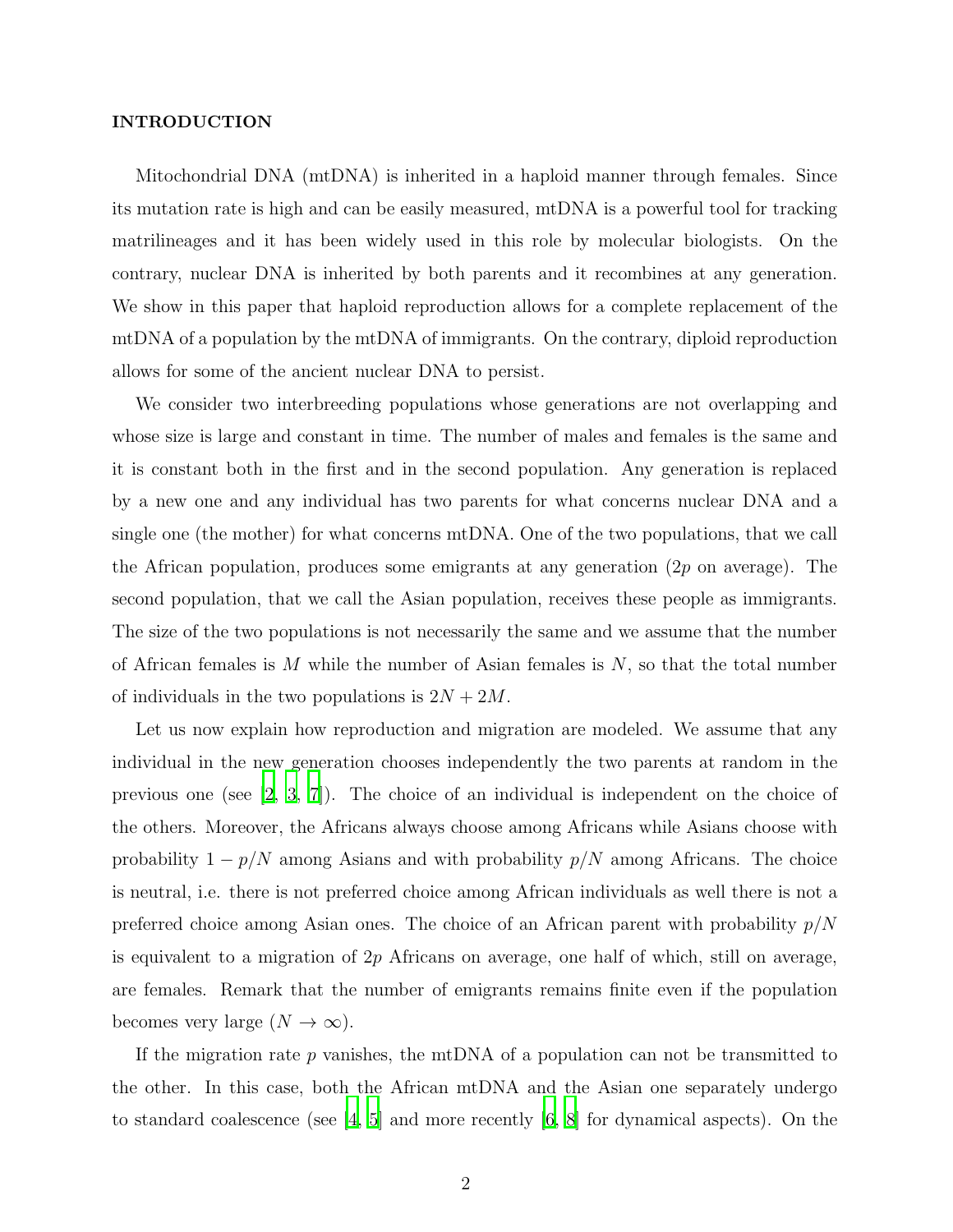contrary, if migration is allowed, we show that in a finite random time  $T$  the mtDNA of the Asian population is completely replaced by the mtDNA of immigrants (time is the number of generations divided by  $N$ ). We also show that, in the same time, a fraction  $F$  of the nuclear DNA persists in the Asian population. In other words, the mtDNA of the Asian population living at a time T before present completely disappeared in the present population while a fraction  $F$  of the ancient nuclear DNA still persists (hereafter the 'ancient nuclear DNA' is the nuclear DNA of the Asian population living  $TN$  generations before present). Complete mtDNA replacement together with nuclear DNA persistence occur even if the migration rate is very low.

We find the random replacement time  $T$  in the second section and the fraction  $F$  of ancient nuclear DNA in the third. In the last section we discuss the eventual relevance of our results for the debate about Out of Africa and Multiregional models in Paleoanthropology. The mathematical core of the paper is the Appendix where we show that the fraction of ancient nuclear DNA is a deterministic quantity which decreases exponentially in time. This is the reason why the ancient nuclear DNA can be diluted by the nuclear DNA of immigrants but it cannot be totally replaced.

### REPLACEMENT TIME

Let us start with the following remark: since Africans always choose among Africans, African mtDNA undergoes to standard coalescence. The average coalescence time for African females is  $2M/N$  which means  $2M$  generations (the probability density for coalescence time can be found, for example, in  $[6]$ ). On the contrary, present Asian female population may have mtDNA ancestors both in the Asian and in the African population. Assume that at a given time in the past the number of Asian mtDNA female ancestors is n. Going backward for one generation, the probability that this number decreases to  $n-1$  is  $\frac{b(n)}{N}$  where  $b(n) = pn + n(n-1)/2$ . The term  $\frac{pn}{N}$  is due to the probability that one of the female ancestors choose an African mother and the term  $\frac{n(n-1)/2}{N}$  is due the probability that two of the female ancestors choose the same Asian mother (the celebrated coalescence phenomenon). Than, the probability that the number of ancestors remains the same going backward for  $tN$  generations is  $\left[1 - \frac{b(n)}{N}\right]$  $\frac{(n)}{N}]^{tN}$  which, for large N, becomes  $\exp(-b(n)t)$ . Therefore, the time  $t_n$  needed for reducing from n to  $n-1$  the number of Asian female ancestors is exponen-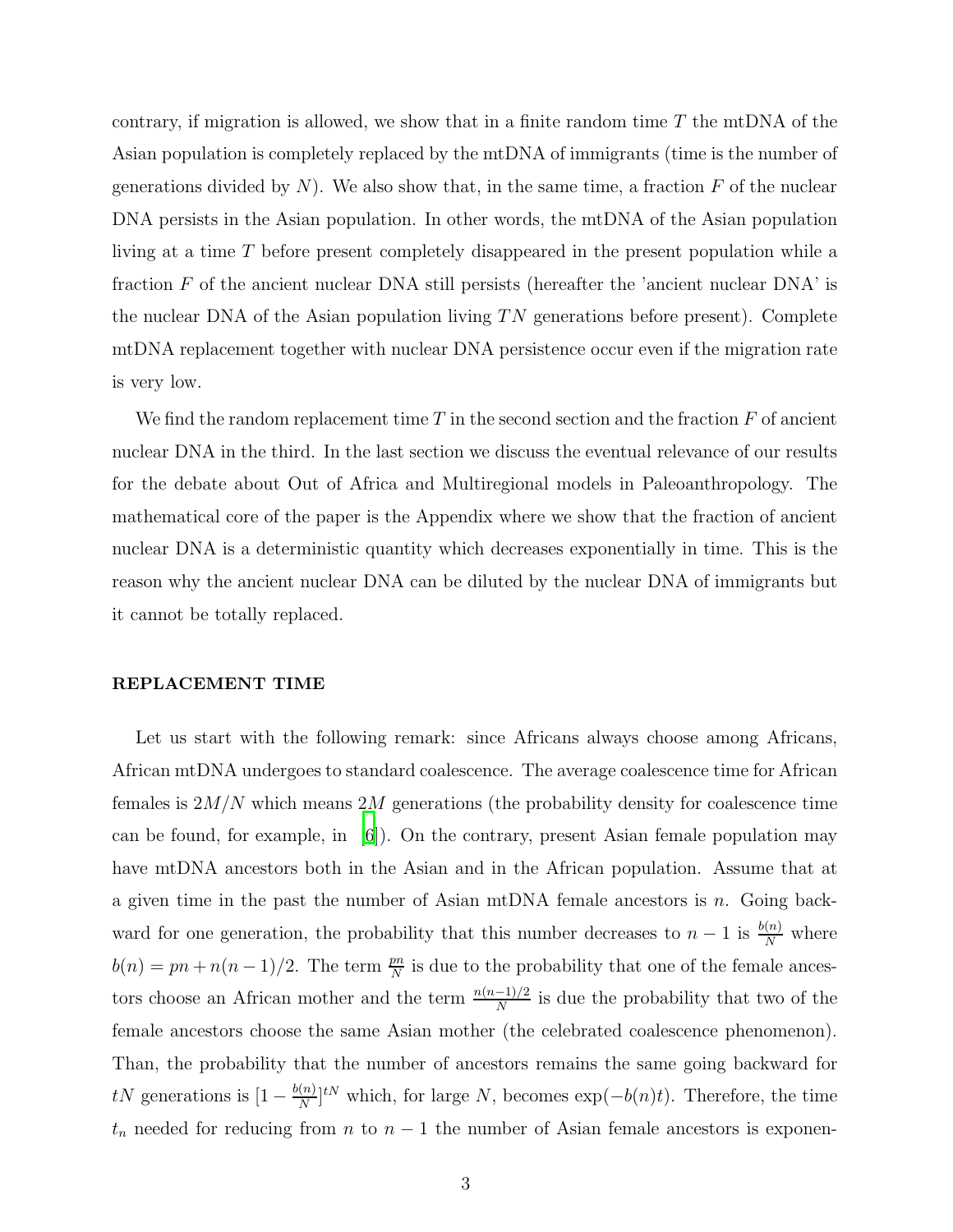tially distributed with average  $[pn + n(n-1)/2]^{-1}$ . Finally, the time needed for complete replacement, i.e. for the present Asian population to have not Asian mtDNA ancestors, is

$$
T = \sum_{j=1}^{\infty} t_j \tag{1}
$$

which is a sum of independent random times exponentially distributed and with parameters  $[b(j)]^{-1}$ . Remark that the above sum starts from one (not from two as in the coalescent) since complete replacement occurs when the number of Asian ancestors vanishes.

The average replacement time is than

$$
\langle T \rangle = \sum_{j=1}^{\infty} [jp + \frac{j(j-1)}{2}]^{-1}
$$
 (2)

which is plotted in the figure.

It should be remarked that the number of emigrants which is requested for the rapid replacement of mtDNA is very small. A couple of immigrants at any generation  $(p = 1)$  in a large population of size  $N$  allows for a complete replacement of the Asian mtDNA in about 2N generations, while, if the couples are two  $(p = 2)$ , it is sufficient 60% of the time.

## ANCIENT NUCLEAR DNA

We have shown that the mtDNA of the Asian generation at a time  $T$  in the past (the ancient generation) completely disappeared in present Asian population. We want to see now what happened to the nuclear DNA of that generation (the ancient DNA).

Let us first remark that the fraction of ancient DNA for the ancient generation equals 1, while, at any following generation, this fraction is less than 1. In fact, at any generation replacement, both the father and the mother are independently chosen with probability  $p/N$  among Africans and with probability  $1 - p/N$  among Asians. Since nuclear DNA of an individual comes for one half from the father and for one half from the mother, at any generation replacement, the fraction of ancient nuclear DNA in the entire Asian population is reduced, on average, by a factor  $(1 - \frac{p}{N})$  $\frac{p}{N}$ ). The non averaged factor, indeed, randomly fluctuates around this value. Fluctuations are due to the fact that the number of immigrants is random and are also due to the Wright-Fisher diffusion associated with generation replacement. Fluctuations of both origins are of order  $1/N$  as it is shown in the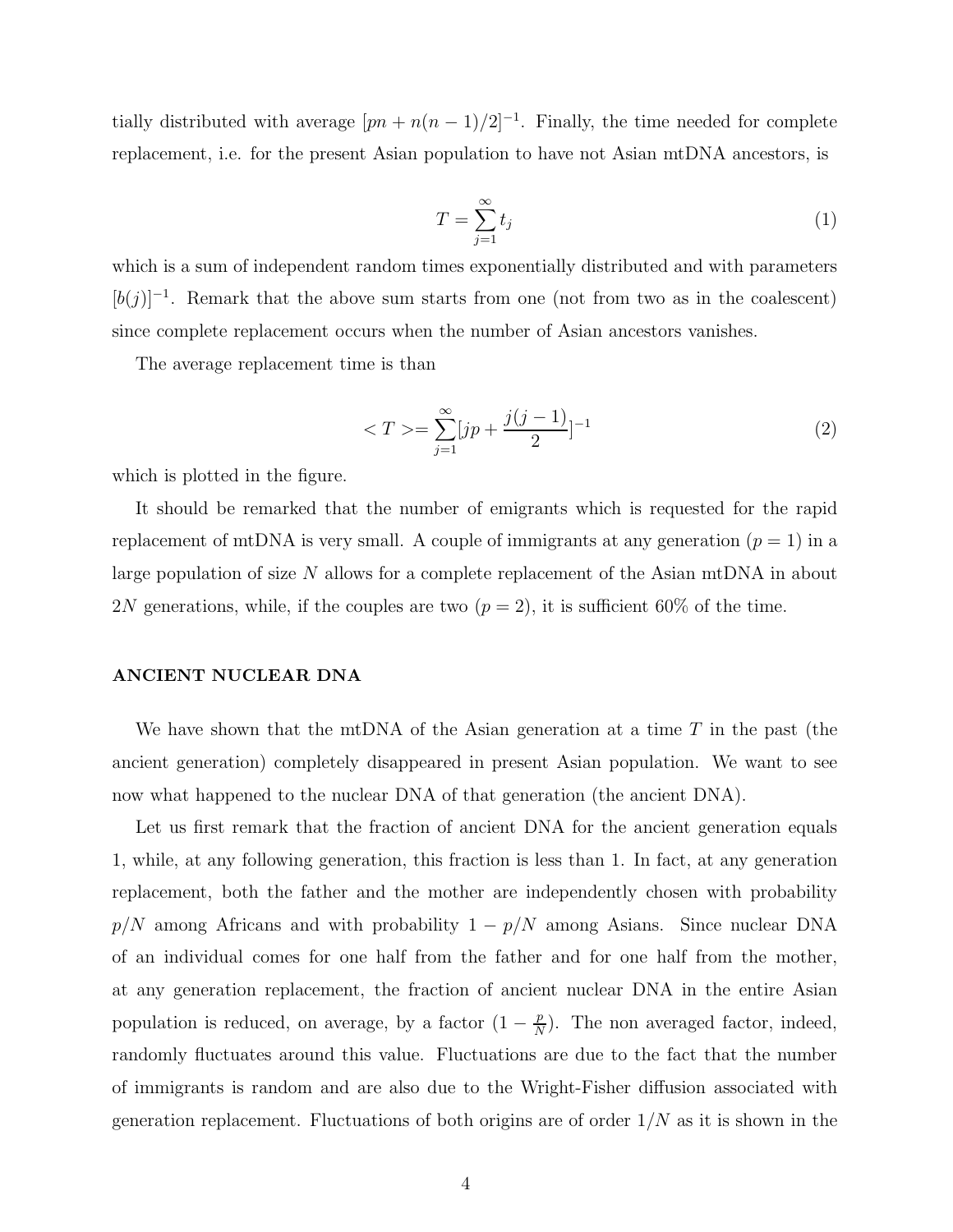

FIG. 1: Average of mtDNA replacement time (full line) and average of ancient nuclear DNA fraction (dashed line) versus emigration rate p.

Appendix.

Fluctuations are small because diploid reproduction is able to rapidly span ancient and new genes in all population. This self-averaging behavior is at very variance with haploid reproduction where a single individual only may have new mtDNA or ancient one.

After a time  $T$  from the ancient generation (i.e. in the present population), the average fraction of ancient nuclear DNA reduces to  $(1-\frac{p}{N})$  $\frac{p}{N}$ )<sup>TN</sup>, which, for large N becomes exp( $-pT$ ).

For each generation replacement, random fluctuations are of the order  $1/N$  and, since they are uncorrelated, after TN generations they are of order  $1/\sqrt(N)$  (see the Appendix). Therefore, the fraction of ancient DNA in present generation is exactly  $F = \exp(-pT)$  when the population is large and randomness is only due to the randomness of the time  $T$ . It must be remarked that  $F$  is never vanishing, since the random time  $T$  is finite with probability one. This implies that nuclear DNA is never completely replaced, at variance with mtDNA.

As already remarked, this self-averaging behavior in the large N limit is typical of diploid reproduction (see [\[2](#page-9-0), [3](#page-9-1), [7\]](#page-9-2)). Indeed, self-averaging, which is proved in the Appendix, is the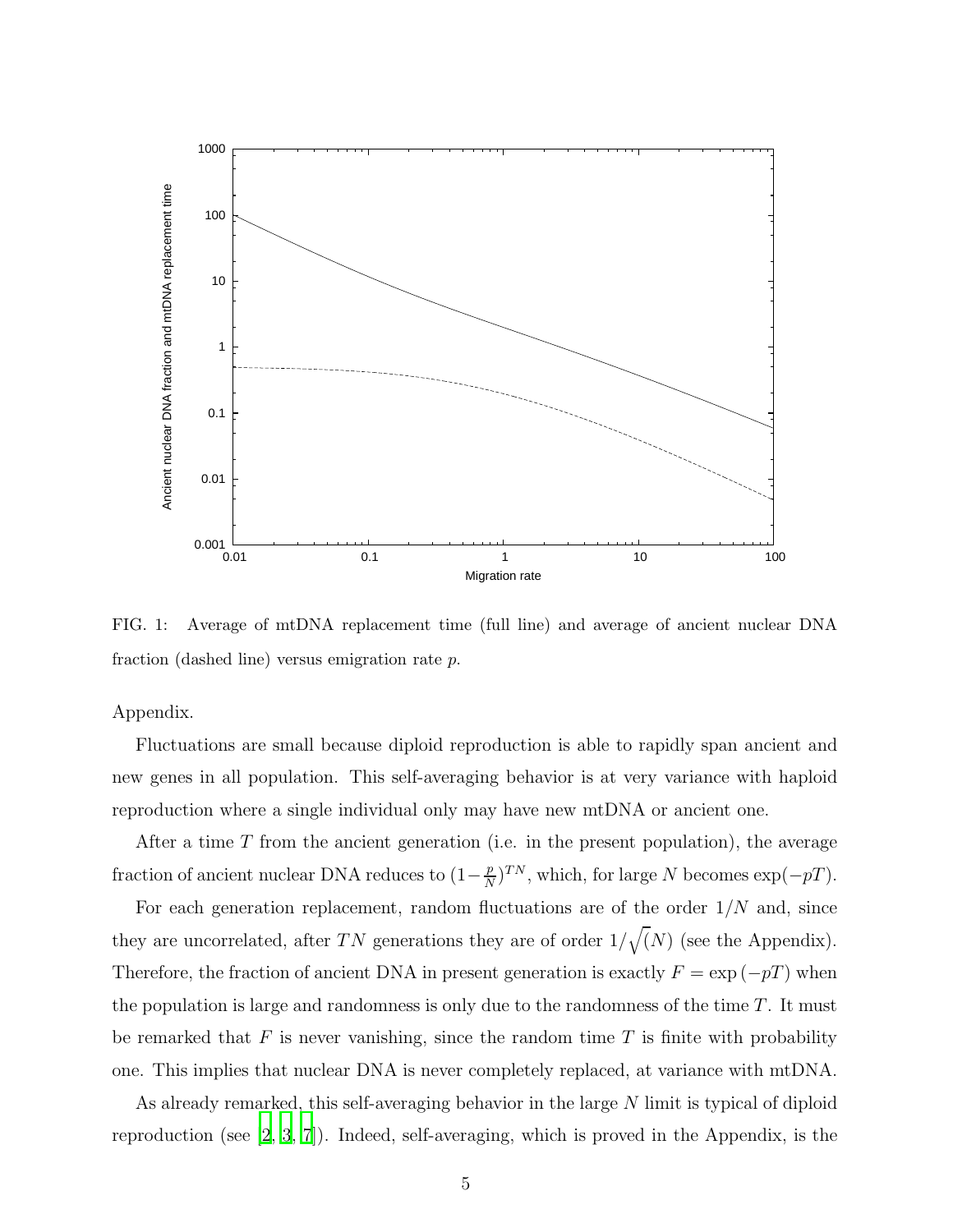key point of our results since the persistence of a fraction of ancient nuclear DNA, when mtDNA is totally replaced, is a direct consequence of it.

In order to see how F depends on  $p$  we take now the average of F with respect to T and we obtain

$$
\langle F \rangle = \langle \exp(-p) \rangle = \prod_{n=1}^{\infty} \frac{2np + n(n-1)}{2(n+1)p + n(n-1)} \tag{3}
$$

which is also plotted in the figure.

As already remarked,  $p = 1$  allows for a complete replacement of the Asian mtDNA in about 2N generations, while for  $p = 2$  a number 1.2 N of generations is sufficient. In the first case the average fraction of ancient nuclear DNA is 0.2 while in the second is 0.12. The point is to compare the average replacement time  $\langle T \rangle$  with African average coalescence time  $2M/N$ . Assuming that African population size is equal or larger than Asian population size  $(2M \geq 2N)$  one finds that in both the above examples  $\langle T \rangle$  is equal or smaller than  $2M/N$ . In other words, one or two couples of immigrants at any generation, allow for a replacement of Asian mtDNA in a time smaller than African coalescence time. Furthermore, they allow for the persistence of a significant fraction of ancient nuclear DNA.

### DISCUSSION

Let us now discuss some possible consequences concerning Paleoanthropology. Assume that  $N = M = 5000$  (number of African and Asian women), in this case, the average number of generations requested for coalescence of African mtDNA is  $2M = 10,000$  which, assumed generations of 20 years, correspond to 200, 000 years. A couple of immigrants at any generation  $(p = 1)$  induces complete replacement of the Asian mtDNA in the same time, while, for two couples  $(p = 2)$ , the time requested is 120,000 years. As already discussed, the fraction of ancient nuclear DNA ranges between 0.12 and 0.2. Moreover, if  $N$  is smaller than  $M = 5000$ , the migration rate p requested for having  $\langle T \rangle \leq 2M/N$  can be smaller than 1 and, therefore, the fraction of ancient nuclear DNA can be higher, up to a maximum of 0.5.

In conclusion, mtDNA argument cannot be used to prove 'Out of Africa' theory (see [\[1\]](#page-9-7) for a review) or to disprove Multiregional Model (see [\[10](#page-9-8)] for a review) since a very small migration flux is compatible both with pre-African nuclear DNA persistence and complete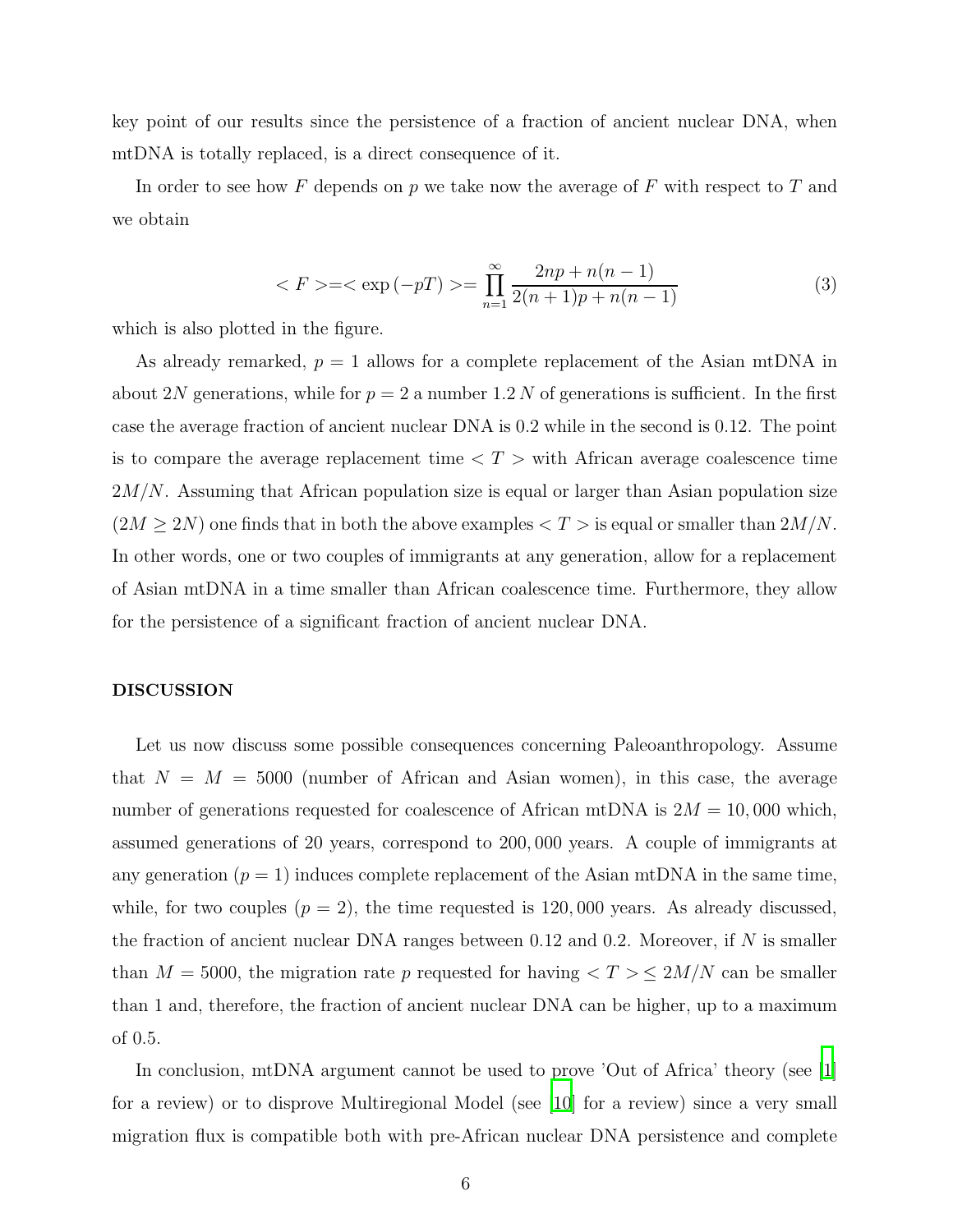pre-African mtDNA replacement in Asia and Europe. Indeed, the picture in this paper is compatible with [\[9](#page-9-9)], where a study of worldwide human nuclear DNA seems to show repeated migrations form Africa to Europe and Asia.

Finally, we would like to mention, that y-chromosome is also inherited in an haploid manner, the only difference is that its reproduction is driven by males. The qualitative and quantitative arguments in the paper remain unchanged if y-chromosome is considered in place of mtDNA.

### ACKNOWLEDGMENTS

We thank Davide Gabrielli and Filippo Petroni for many discussions and for critical reading of the manuscript. We also acknowledge the financial support of the MIUR - Università di L'Aquila Cofin 2004 n. 2004028108-005.

### APPENDIX

Let us define  $m_i(t)$  as the fraction of ancient nuclear DNA for the male individual i at tN generations after the ancient generation and let also define the analogous  $f_i(t)$  for the female individual i. By definition the fraction of ancient DNA for an individual of the ancient generation equals one, than we have  $m_i(0) = f_i(0) = 1$ . In the reproductive process an individual receives the nuclear DNA of both parents so that his fraction of ancient nuclear DNA will be an average of the fraction of the two parents. Indeed, this hold exactly only for large genomes as the human one. The link between two generations is than provided by the following stochastic equations

$$
m_i(t) = \frac{1}{2} [\mu_i(t) \, m_{j(i,t)}(t - \epsilon) + \phi_i(t) \, f_{k(i,t)}(t - \epsilon)] \tag{4}
$$

<span id="page-6-0"></span>Where  $\epsilon \equiv 1/N$ . The variables  $j(i, t)$  and  $k(i, t)$  take any integer value between 1 and N with equal probability 1/N. The variables  $\mu_i(t)$  and  $\phi_i(t)$  take the values 0 with probability  $p/N$ and 1 with probability  $1 - p/N$ . With our choice the father contribution  $\frac{1}{2}\mu_i(t) m_{j(i,t)}(t - \epsilon)$ to the fraction  $m_i(t)$  vanishes with probability  $p/N$  (African father) and equals one half of the fraction of a given Asian father with probability  $(1 - p/N)/N$ . The same for the mother contribution. All variables  $\mu_i(t)$ ,  $\phi_i(t)$ ,  $j(i, t)$ , and  $k(i, t)$ , are mutually independent,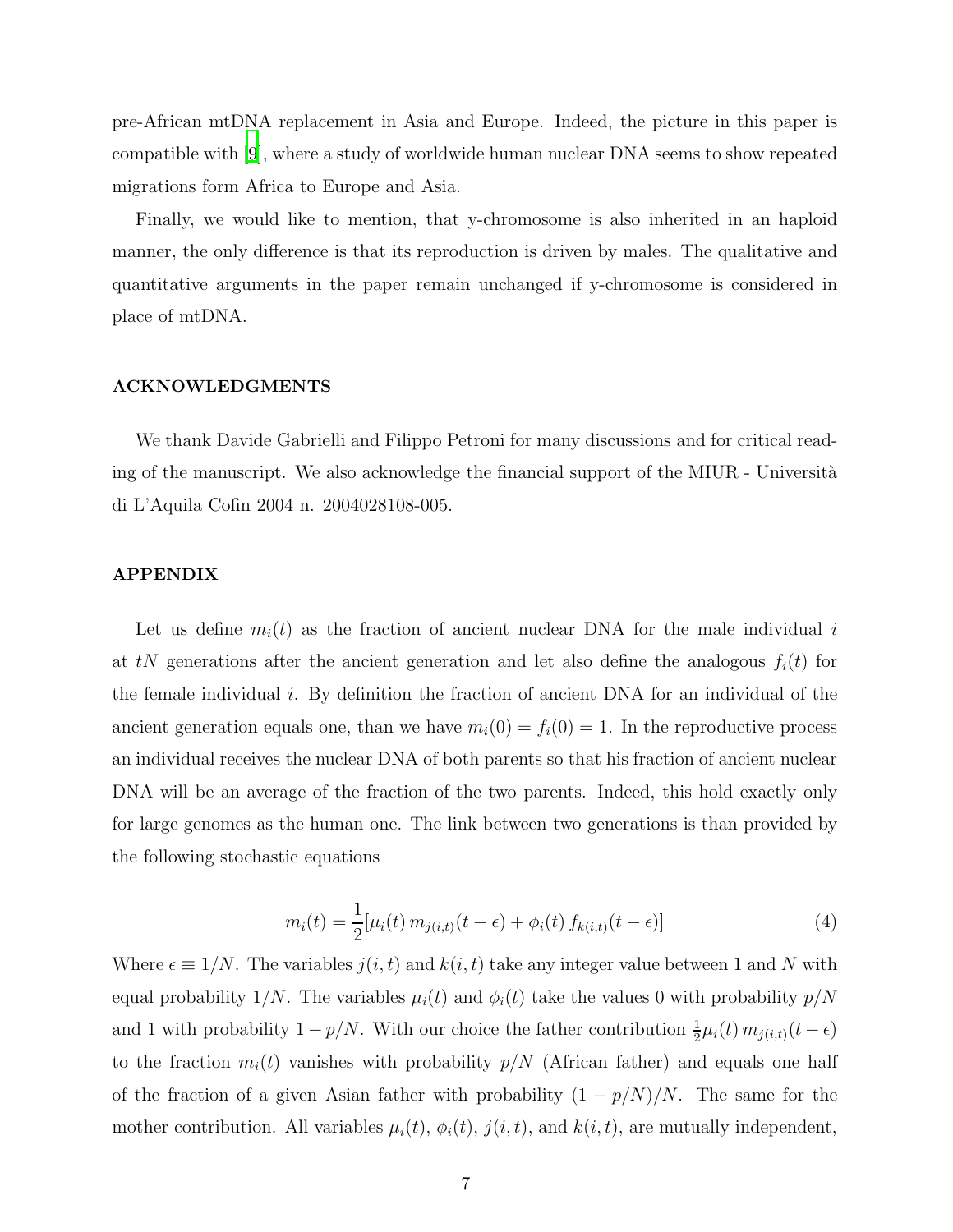furthermore, two variables of same type are independent whenever the individual indexes or time indexes are different (for example  $j(i, t)$  and  $j(k, s)$  are independent when  $i \neq j$  and/or  $t \neq s$ ).

An analogous stochastic equations holds for  $f_i(t)$  with all variables in it independent from the mirror variables in [\(4\)](#page-6-0).

Since  $\langle \mu_i(t) \rangle = \langle \phi_i(t) \rangle = (1 - p/N)$  and since both  $j(i, t)$  and  $k(i, t)$  take any integer value between 1 and N with equal probability  $1/N$ , we obtain by averaging [\(4\)](#page-6-0)

$$
\langle m_i(t) \rangle = \frac{1}{2N} (1 - \frac{p}{N}) \sum_{l=1}^{N} (\langle m_l(t - \epsilon) \rangle + \langle f_l(t - \epsilon) \rangle)
$$
 (5)

<span id="page-7-1"></span>Since averages are independent on the individual index, and averages for females and males must coincide  $( $m_i(t) > = < f_i(t) >$ , we have$ 

$$
\langle m_i(t) \rangle = (1 - \frac{p}{N}) \langle m_i(t - \epsilon) \rangle = (1 - \frac{p}{N})^{tN} \tag{6}
$$

where the second equality is obtained by iteration and by the initial condition  $m_i(0) = 1$ .

Analogously,  $\langle [\mu_i(t)]^2 \rangle = \langle [\phi_i(t)]^2 \rangle = (1 - p/N)$  and  $\langle m_i(t) f_i(t) \rangle = \langle m_i(t) f_j(t) \rangle$  $= \langle m_i(t)m_j(t) \rangle$  when  $i \neq j$  as it can be easily verified using [\(4\)](#page-6-0). Than we have

$$
\langle [m_i(t)]^2 \rangle = \frac{1}{2} (1 - \frac{p}{N}) \langle [m_i(t - \epsilon)]^2 \rangle + \frac{1}{2} (1 - \frac{p}{N})^2 \langle m_i(t - \epsilon) m_j(t - \epsilon) \rangle \tag{7}
$$

where it is intended that  $i \neq j$  and were we have again made use of the independence of averages on the individual index, and of the fact that averages for females and males coincide  $(<[m_i(t)]^2> = <[f_i(t)]^2>$ 

<span id="page-7-0"></span>Since  $\epsilon = 1/N$ , this equality can hold only if

$$
\langle [m_i(t)]^2 \rangle = \langle m_i(t) m_j(t) \rangle + o(\frac{1}{N})
$$
\n(8)

where  $o(\frac{1}{N})$  $\frac{1}{N}$ ) means 'of order  $1/N$ '.

This is the key point since we will use it to prove that ancient nuclear DNA fraction behaves deterministically in large populations. It is important to remark that the above equality is associated to diploid reproduction. In fact, [\(8\)](#page-7-0) is a direct consequence of the fact that nuclear DNA is an average of that of both parents as described by equation [\(4\)](#page-6-0). For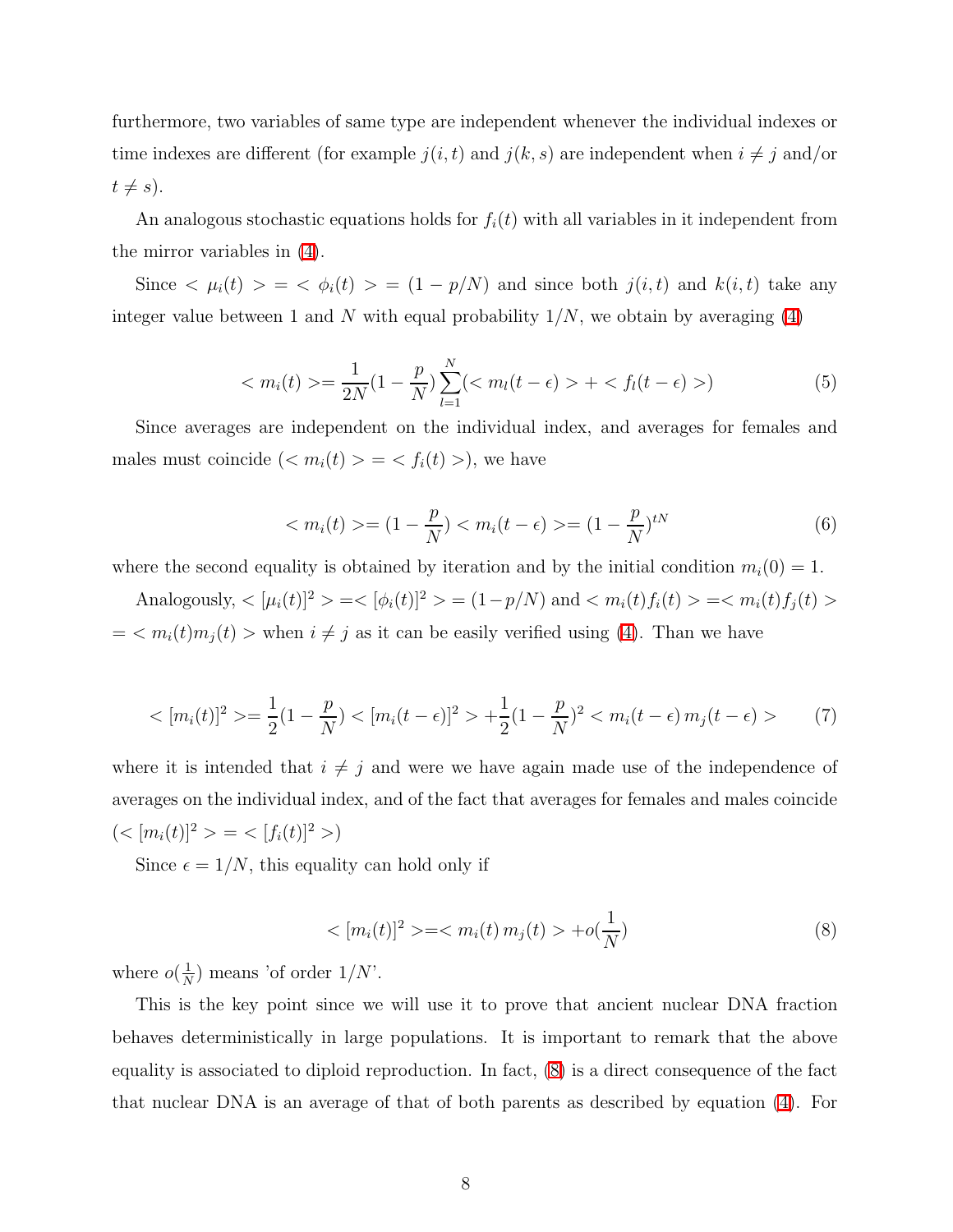haploid reproduction an analogous of equation [\(4\)](#page-6-0) holds, but the contribution comes only from a single parent and equality [\(8\)](#page-7-0) cannot be stated.

Let us now define the fraction of ancient nuclear DNA in a population as the mean of the fraction of the component individuals

<span id="page-8-2"></span><span id="page-8-0"></span>
$$
x(t) = \frac{1}{2N} \sum_{i=1}^{N} [m_i(t) + f_i(t)]
$$
\n(9)

then, from [\(6\)](#page-7-1) we immediately obtain

$$
\langle x(t) \rangle = (1 - \frac{p}{N})^{tN} \tag{10}
$$

<span id="page-8-1"></span>We will show now that  $x(t)$  is a deterministic variable in large population and, therefore, coincides with its average. Using again individual index symmetries and male/female symmetry we obtain from  $(4)$  and  $(9)$ 

$$
\langle [x(t)]^2 \rangle = (1 - \frac{p}{N})^2 \langle [x(t - \epsilon)]^2 \rangle + R(t - \epsilon) \tag{11}
$$

where

$$
R(t) = \frac{1}{2N}(1 - \frac{p}{N})(< [m_i(t)]^2 > -(1 - \frac{p}{N}) < m_i(t) \, m_j(t) > ) \tag{12}
$$

Using equality [\(8\)](#page-7-0) we obtain  $R(t) = o(\frac{1}{N^2})$ . Indeed this is the key of the proof, in fact, for haploid DNA transmission, we would obtain the same equation [\(11\)](#page-8-1) but we would have  $R(t) = o(\frac{1}{N})$  $\frac{1}{N}$ ) in place of  $R(t) = o(\frac{1}{N^2})$ .

<span id="page-8-3"></span>From equation [\(11\)](#page-8-1) together with the condition  $R(t) = o(\frac{1}{N^2})$  we obtain

$$
\langle [x(t)]^2 \rangle = (1 - \frac{p}{N})^{2tN} + o(\frac{1}{N})
$$
\n(13)

which compared with [\(10\)](#page-8-2) tells us that

$$
x(t) = (1 - \frac{p}{N})^{tN} \pm o(\frac{1}{\sqrt{N}})
$$
\n(14)

We remark that for haploid reproduction, fluctuations are of order 1 ( $o(1)$  in place of  $o\left(\frac{1}{\sqrt{l}}\right)$  $\frac{1}{N(N)}$ , that is why mtDNA disappears in a finite random time, even for large populations. Finally, in the large N limit, we obtain from [\(13\)](#page-8-3)  $x(t) = \exp(-pt)$ , which tells us that ancient nuclear DNA fraction decreases exponentially. Moreover, since the random